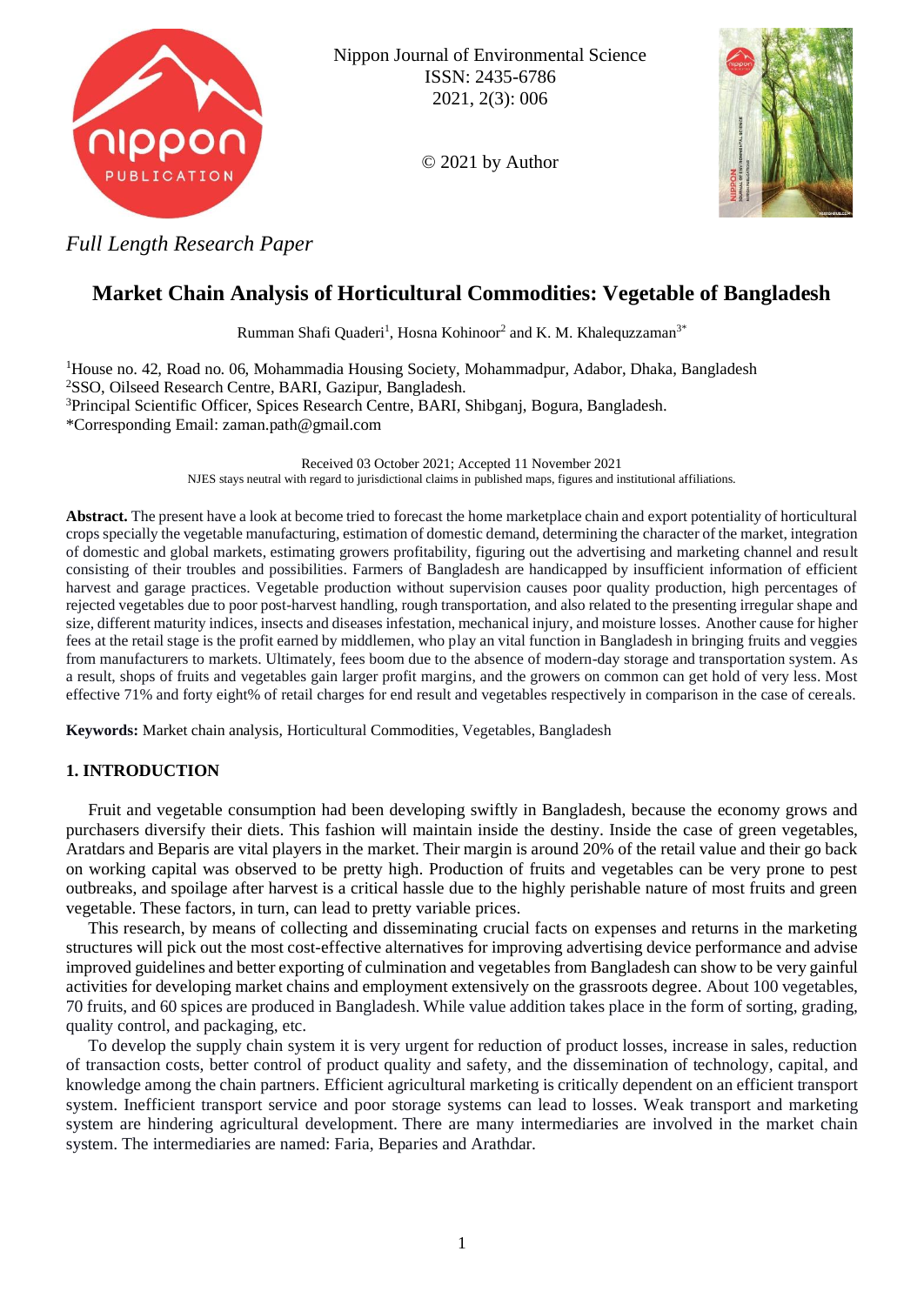## **2. MATERIALS AND METHODS**

## **2.1. Locale of the study**

The study was conducted in 11 districts all over the country. The below chart shows the district, upazila and village where the study was conducted.

| Table 1. The name and location of the studied |             |                  |  |  |  |
|-----------------------------------------------|-------------|------------------|--|--|--|
| <b>Village</b>                                | Upozila     | <b>Districts</b> |  |  |  |
| Pandhoa                                       | Savar       | <b>Dhaka</b>     |  |  |  |
| Kolma Uttorpara                               | Savar       | Dhaka            |  |  |  |
| Masundi                                       | Gaptoli     | Bogra            |  |  |  |
| Malgram(moddhopara)                           | Dupchachia  | Bogra            |  |  |  |
| Gopinathpur                                   | veramara    | Kushtia          |  |  |  |
| Shibshagorpari                                | Godagari    | Rajshahi         |  |  |  |
| Gorer Math                                    | Godagari    | Rajshahi         |  |  |  |
| Chanpara                                      | sribordi    | Sherpur          |  |  |  |
| Shimultoli                                    | sribordi    | Sherpur          |  |  |  |
| chang Para                                    | Sribordi    | Sherpur          |  |  |  |
| Vangar Para                                   | Sribordi    | Sherpur          |  |  |  |
| Bajukathi                                     | pirojpur    | Pirojpur         |  |  |  |
| Udoy kathi                                    | pirojpur    | Pirojpur         |  |  |  |
| Baju kathi                                    | pirojpur    | Pirojpur         |  |  |  |
| Kalakhali                                     | Pirojpur    | Pirojpur         |  |  |  |
| Pantadubi                                     | Pirojpur    | Pirojpur         |  |  |  |
| Kishamot shorbanondo                          | Shundorgonj | Gaibandha        |  |  |  |
| shorbanondo                                   | shundorgonj | Gaibandha        |  |  |  |
| Kashimbazar                                   | shundorgonj | Gaibandha        |  |  |  |
| Kochua                                        | Joltap      | Nilphamari       |  |  |  |
| Garal Choki                                   | Nageshori   | Kurigram         |  |  |  |
| Garal Choki                                   | Nagesshor   | Kurigram         |  |  |  |
| Joyda                                         | Muktagasa   | Mymensingh       |  |  |  |
| Yousufpur                                     | Debiddar    | Comilla          |  |  |  |
|                                               |             |                  |  |  |  |

Farmers of above studied area constituted the population of the study. An updated list of 1040 farmers under the projects from the selected upazila was prepared with the help of the coordinator of this project. Around 10% of the populations were randomly selected as the sample of the study by using random sampling method. Thus 104 farmers constituted the sample of the study. A reserve list of 45 farmers was also prepared.

## **2.2. The studies tool**

The interview timetable was developed based on the goals of the look at for gathering statistics containing direct and simple questions. Appropriate scales had been developed to measure impartial and dependent variables.

## **2.3. Three processing of the statistics**

The accrued raw records have been examined cautiously to take away mistakes and omissions. Minor mistakes were detected, which had been corrected very directly. All of the person responses to the questions of the interview timetable had been transferred to a master sheet to facilitate tabulation. In the case of qualitative information, the appropriate scoring method turned into followed to convert the facts into quantitative paperwork.

## **2.4. Size of variables**

A based variable is that factor that appears, disappears, or varies because the researcher introduces, gets rid of, or varies the independent variable. The unbiased variables had been: date of an interview, call, father's call, age, deal with, etc.

## **2.5. Information processing**

The following steps have been followed for facts processing and analysis.

*Compilation of facts:* After completion of the field survey, all the interview schedules have been compiled, tabulated, and analysed according to the targets of the study. In this manner, all the responses inside the interview agenda had been given numerical coded values.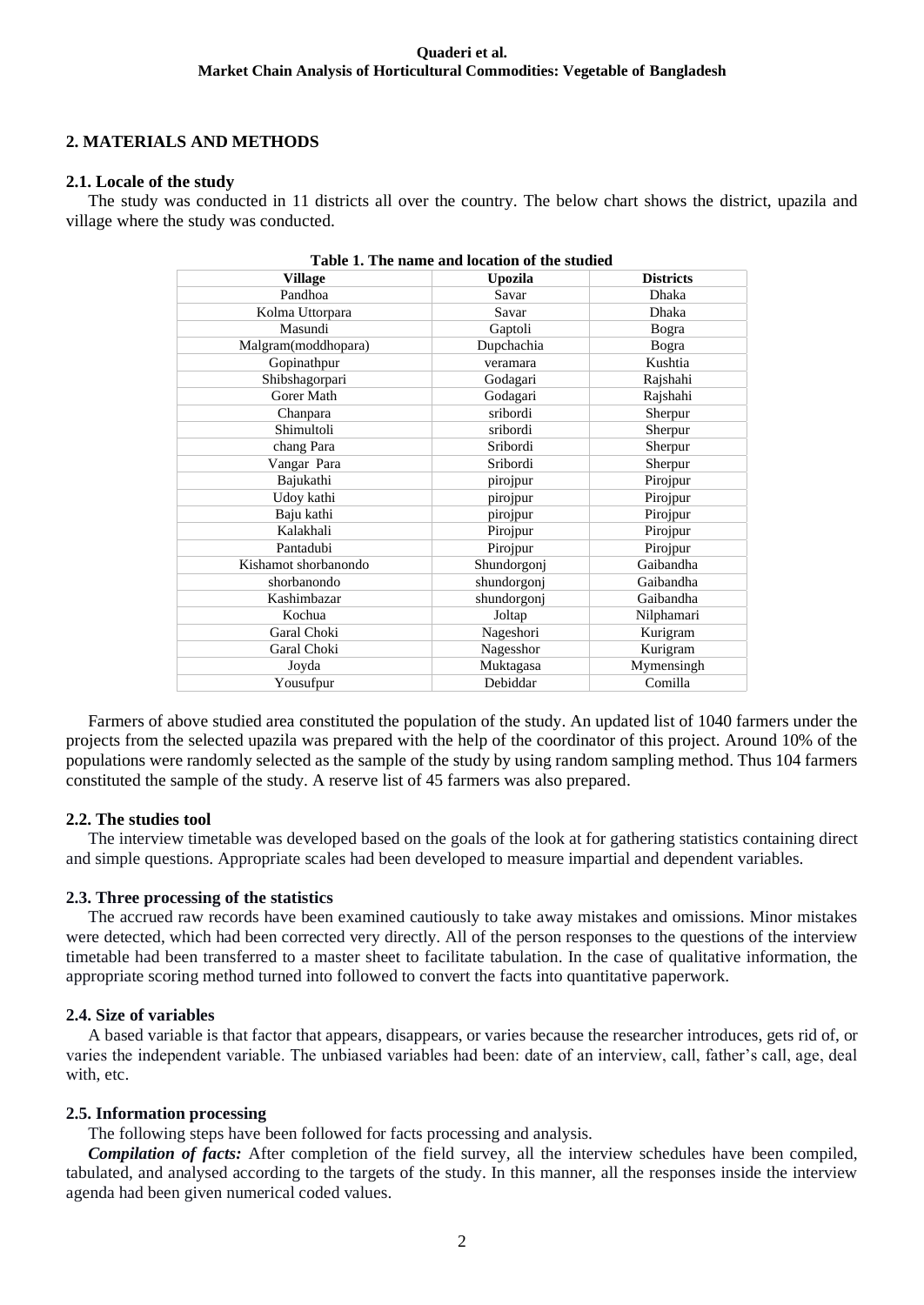*Categorization of respondents:* For describing the various unbiased and established variables the respondents had been categorized into diverse categories.

*Records analysis:* Amassed statistics from the respondents have been compiled, coded, tabulated, and analyzed with the aid of the objectives of the study.

## **3. RESULTS AND DISCUSSIONS**

The supply chain diagram shows that assembly traders purchase directly from the field in certain cases. Some farmers of small holding also sell to farias. From the primary markets, middlemen take the product to assembly markets and from there to urban of semi-urban markets. The channel has hundreds of growers, hundreds of primary and secondary markets of traders, farias and wholesalers and thousands of retailers.



**Figure 1.** Generalized supply chain of vegetables market grower to consumer

## **3.1. Supply Chain Management**

In Bangladesh the linkages among farmers, traders and processors along the supply chain are extensive but not strong, and there exists a significant degree of mistrust between market participants. If level of trust between the actors can be increased and coordination between different levels of the supply chain be improved then stakeholders are more likely to be willing to coordinate activities.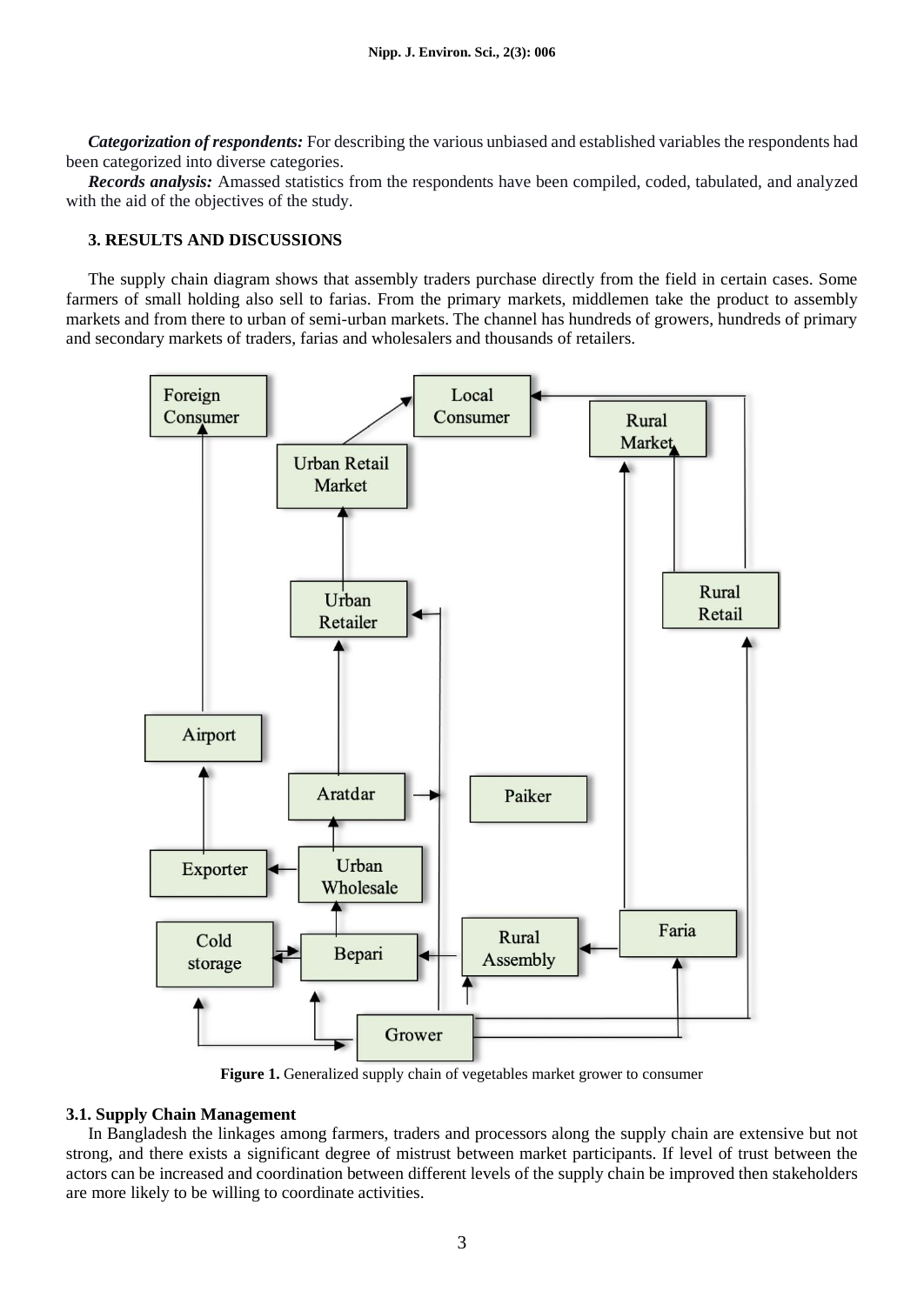

**Figure 2.** Media system activities in the supply chain

## **3.2. Farmers lose due to middle man interception**

Farmers do not get proper rate due to middle man interception while they take their crops in the local market. Out of 104 respondent 91.3% farmers agree that the middle man interception in the market chain creates the profit curdle of the production.

| <b>Districts</b> | <b>Yes</b>     |               |                  | N <sub>0</sub> | <b>Total</b> |               |
|------------------|----------------|---------------|------------------|----------------|--------------|---------------|
|                  | N              | $\frac{0}{0}$ | N                | $\frac{0}{0}$  | N            | $\frac{0}{0}$ |
| Bogra            | 11             | 100.0         | $\Omega$         | 0.0            | 11           | 100.0         |
| Comilla          | 10             | 100.0         | $\Omega$         | 0.0            | 10           | 100.0         |
| Dhaka            | 7              | 70.0          | 3                | 30.0           | 10           | 100.0         |
| Gaibandha        | $\overline{4}$ | 66.7          | $\overline{2}$   | 33.3           | 6            | 100.0         |
| Kurigram         | 10             | 100.0         | $\Omega$         | 0.0            | 10           | 100.0         |
| Kushtia          | 9              | 100.0         | $\Omega$         | 0.0            | 9            | 100.0         |
| Mymensingh       | 10             | 100.0         | $\Omega$         | 0.0            | 10           | 100.0         |
| Nilphamari       | 10             | 100.0         | $\Omega$         | 0.0            | 10           | 100.0         |
| Pirojpur         | 10             | 100.0         | $\Omega$         | 0.0            | 10           | 100.0         |
| Rajshahi         | 8              | 88.9          | 1                | 11.1           | 9            | 100.0         |
| Sherpur          | 6              | 66.7          | 3                | 33.3           | 9            | 100.0         |
| <b>Total</b>     | 95             | 91.3          | $\boldsymbol{Q}$ | 8.7            | 104          | 100.0         |

**Table 2.** Farmer's assessment shows the profit curtail due to Middleman interception

**Ref: Author's survey**

This primary data support the secondary data in the following table, where 105 % price increases due to middleman interception.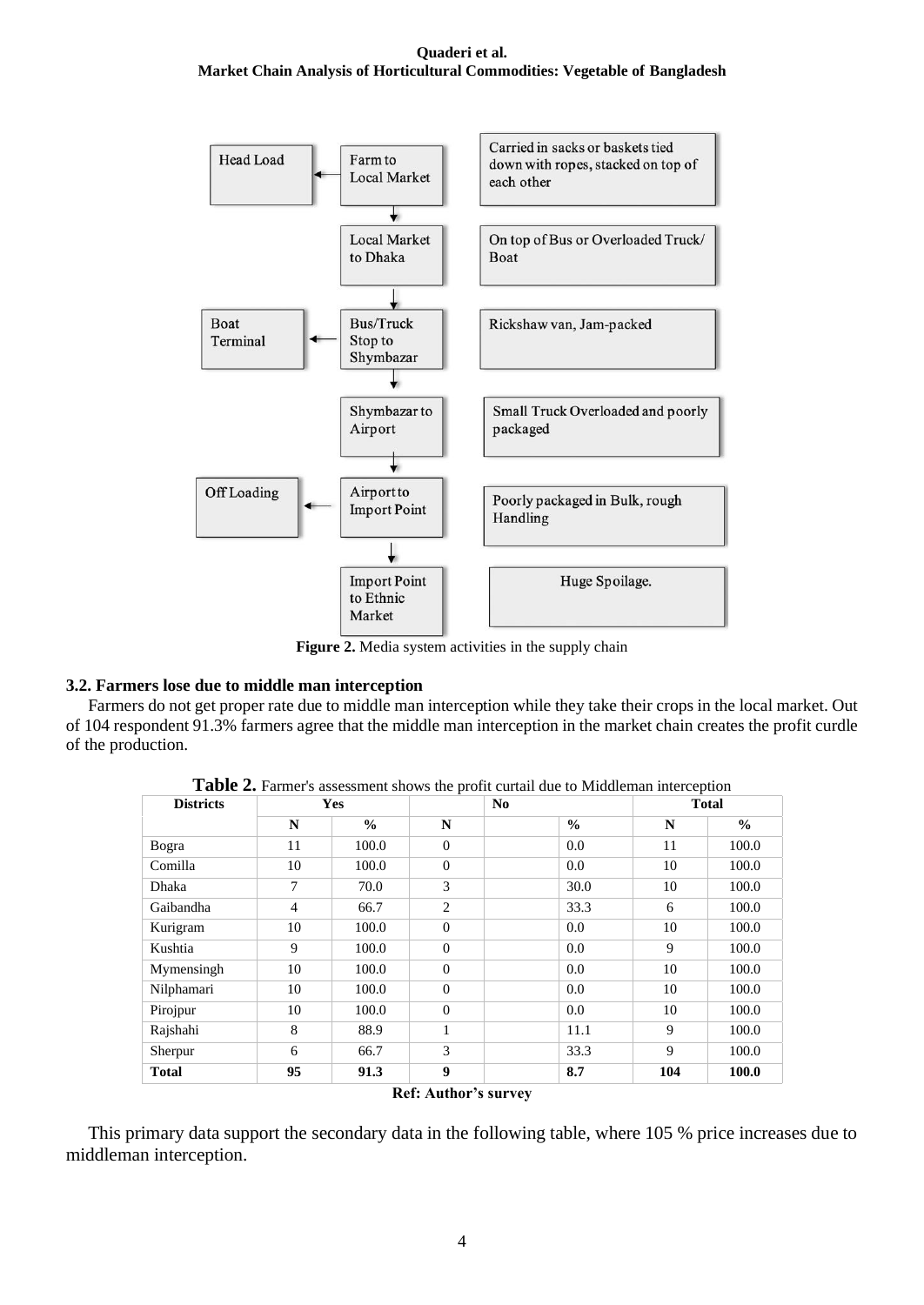| <b>Products</b>  | <b>Harvest price</b> | <u>ent mereuse of commount, price nom ma test to return</u><br><b>Retail price</b> | <b>Percent increase</b> |  |  |
|------------------|----------------------|------------------------------------------------------------------------------------|-------------------------|--|--|
| Mango            | $41.49$ Tk/kg        | 59.96 Tk/kg                                                                        | 44.52                   |  |  |
| Banana           | 145.25 Tk/Bunch      | 275.00 Tk/Bunch                                                                    | 89.48                   |  |  |
| Jackfruit        | 26.57 Tk/Fruit       | 60.81 Tk/Fruit                                                                     | 128.87                  |  |  |
| Pineapple        | 10.94 Tk/Fruit       | $25.00$ Tk/Fruit                                                                   | 128.52                  |  |  |
| Litchi           | 281.33 Tk/100 Fruit  | 481.57 Tk/100 Fruit                                                                | 71.18                   |  |  |
| Papaya           | 16.04 Tk/Fruit       | 34.70 Tk/Fruit                                                                     | 116.33                  |  |  |
| Orange           | 5.8 Tk/Fruit         | $10.23$ Tk/Fruit                                                                   | 76.38                   |  |  |
| Tomato           | $8.12$ Tk/kg         | $17.9$ Tk/kg                                                                       | 120.44                  |  |  |
| Okra             | $15.00$ Tk/kg        | $27.96$ Tk/kg                                                                      | 86.40                   |  |  |
| Cauliflower      | $7.58$ Tk/kg         | $13.88$ Tk/kg                                                                      | 88.13                   |  |  |
| <b>Brinjal</b>   | 18.95 Tk/kg          | $28.36$ Tk/kg                                                                      | 49.66                   |  |  |
| Cucumber         | $9.14$ Tk/kg         | $17.76$ Tk/kg                                                                      | 94.31                   |  |  |
| Red amaranth     | $5.52$ Tk/kg         | 19.65 Tk/kg                                                                        | 235.32                  |  |  |
| Average increase |                      |                                                                                    |                         |  |  |

**Table 3.** Percent Increase of commodity price from harvest to retail sale



**Figure 3.** Farmer's assessment (they agreed) about the loss for middlemen Interception

## **3.3. A huge amount of Horticultural crops (vegetable) wastes due to mishandle and misuse during transportation in the market chain:**

| <b>District</b> | <b>Mean</b> | <b>STD</b> | N   |
|-----------------|-------------|------------|-----|
| Bogra           | 10.4        | 0.8        | 11  |
| Comilla         | 8.8         | 2.1        | 10  |
| Dhaka           | 8.0         | 2.3        | 10  |
| Gaibandha       | 16.7        | 6.8        | 6   |
| Kurigram        | 9.5         | 4.4        | 10  |
| Kushtia         | 9.8         | 1.4        | 9   |
| Mymensingh      | 7.1         | 2.2        | 10  |
| Nilphamari      | 9.3         | 3.7        | 10  |
| Pirojpur        | 9.2         | 4.3        | 10  |
| Rajshahi        | 10.2        | 0.7        | 9   |
| Sherpur         | 6.3         | 2.2        | 9   |
| <b>Total</b>    | 9.3         | 3.7        | 104 |

| Table 4. Farmers measurement of vegetable wastes while transporting |  |
|---------------------------------------------------------------------|--|
|---------------------------------------------------------------------|--|

**Ref: Author's survey**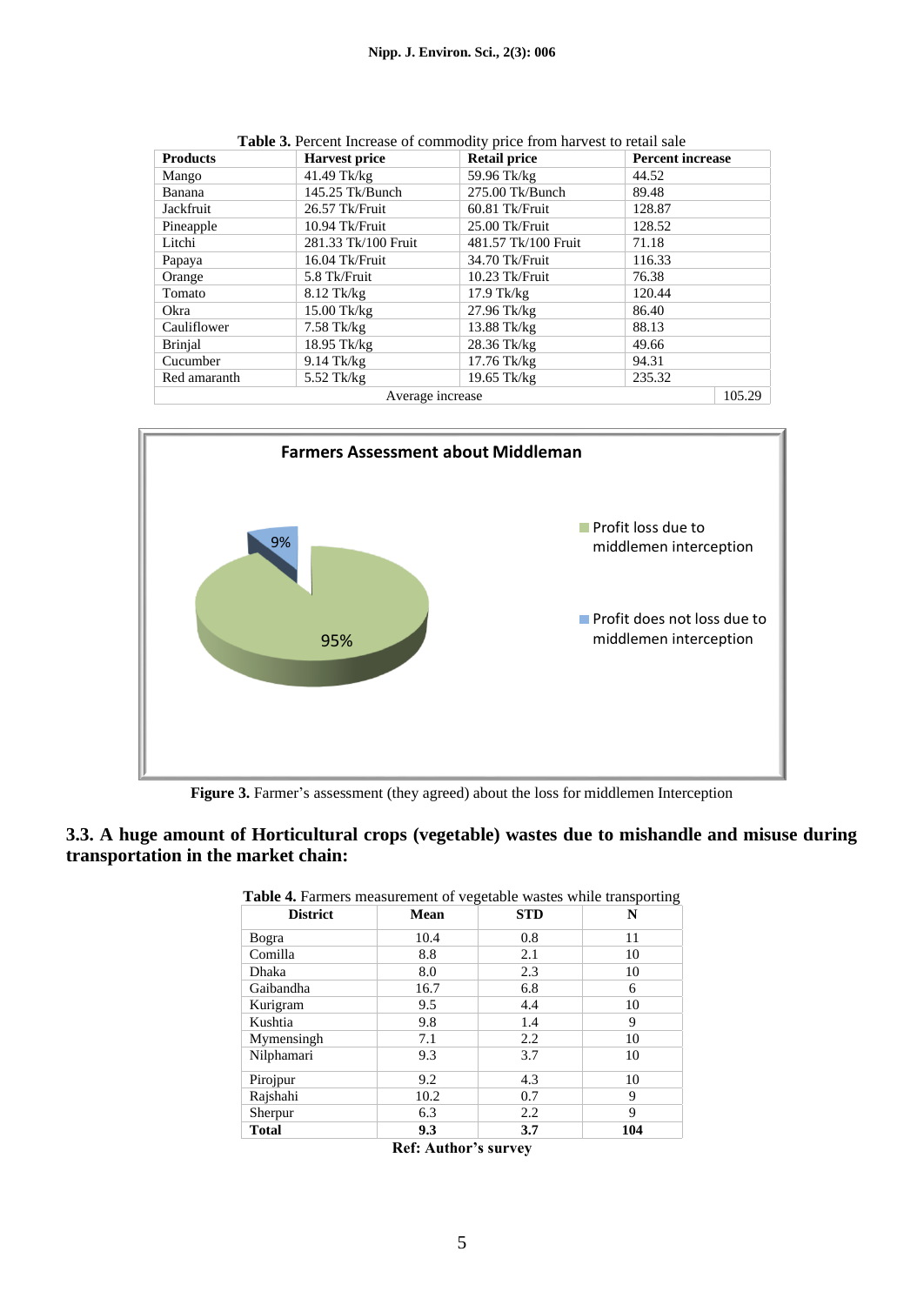| Commodity         |         | Postharvest losses at different levels of supply chain (%) |             |           |  |  |  |  |
|-------------------|---------|------------------------------------------------------------|-------------|-----------|--|--|--|--|
|                   | Growers | 'Bepari'                                                   | Wholesalers | Retailers |  |  |  |  |
| <b>Fruits</b>     |         |                                                            |             |           |  |  |  |  |
| Mango             | 4.4     | 8.1                                                        | 8.1         | 6.8       |  |  |  |  |
| Banana            | 7.7     | 5.1                                                        | 8.6         | 3.2       |  |  |  |  |
| Jackfruit         | 16.1    | 11.4                                                       | 9.2         | 6.8       |  |  |  |  |
| Papaya            | 6.1     | 13.7                                                       | 12.2        | 7.9       |  |  |  |  |
| Litchi            | 8.5     | 5.1                                                        | 6.1         | 5.1       |  |  |  |  |
| Pineapple         | 10.4    | 11.6                                                       | 14.1        | 7.0       |  |  |  |  |
| Orange            | 5.2     | 5.7                                                        | 4.0         | 8.7       |  |  |  |  |
| <b>Vegetables</b> |         |                                                            |             |           |  |  |  |  |
| Tomato            | 6.9     | 9.1                                                        | 8.0         | 8.9       |  |  |  |  |
| Cauliflower       | 4.2     | 9.2                                                        | 10.3        | 10.7      |  |  |  |  |
| Okra              | 9.4     | 9.8                                                        | 4.9         | 8.3       |  |  |  |  |
| Brinjal           | 6.9     | 7.4                                                        | 8.4         | 6.6       |  |  |  |  |
| Cucumer           | 7.2     | 4.5                                                        | 10.7        | 4.7       |  |  |  |  |
| Redamaranth       | 5.5     | 9.2                                                        | 7.8         | 6.1       |  |  |  |  |
| Mean              | 7.6     | 8.5                                                        | 8.6         | 7.0       |  |  |  |  |

## **Table 5.** Postharvest losses at different levels of supply chain (percentage)

### **Ref: Hortex Foundation**

## **3.4. Economic loss due to postharvest spoilage**

The postharvest quantitative losses as shown in Table 4.6 were converted to economic values.

| <b>Table 6.</b> Post-harvest quantity loss of vegetables |               |                       |                      |          |               |                      |  |
|----------------------------------------------------------|---------------|-----------------------|----------------------|----------|---------------|----------------------|--|
| Fruits & Vegetable                                       | Production in | <b>Actual Loss</b>    | <b>Harvest Price</b> | Retail   | Loss based on | Loss based on retail |  |
|                                                          | metric ton    | $(\% )$               | Tk/kg                | Price/kg | harvest Price | Price                |  |
|                                                          |               |                       |                      |          | (Core Tk)     | (Core Tk)            |  |
|                                                          | <b>FRUITS</b> |                       |                      |          |               |                      |  |
| Mango                                                    | 767000        | 27.4                  | 44.99                | 62.74    | 949.5         | 1318.53              |  |
| Jackfruit                                                | 926000        | 43.5                  | 6.48                 | 14.37    | 261.02        | 578.83               |  |
| Banana                                                   | 1005000       | 24.6                  | 12.1                 | 22.92    | 299.15        | 566.65               |  |
| Litchi                                                   | 44000         | 24.9                  | 130                  | 293.59   | 142.43        | 321.66               |  |
| Pineapple                                                | 238000        | 43                    | 5.68                 | 9.7      | 58.13         | 99.27                |  |
| Papaya                                                   | 96000         | 39.9                  | 16.05                | 34.7     | 61.47         | 132.91               |  |
| Orange                                                   | 12000         | 23.6                  | 43.8                 | 69.48    | 12.4          | 19.68                |  |
|                                                          |               |                       | Sub-total(Fruits)    |          | 1784.1        | 3037.53              |  |
|                                                          |               |                       | <b>VEGETABLES</b>    |          |               |                      |  |
| Tomato                                                   | 143000        | 32.9                  | 12.85                | 16.58    | 60.46         | 78                   |  |
| Cauliflower                                              | 156000        | 34.3                  | 9.33                 | 15       | 49.92         | 80.26                |  |
| <b>Brinial</b>                                           | 222000        | 29.4                  | 18.95                | 28.36    | 123.68        | 185                  |  |
| Okra                                                     | 39000         | 32.3                  | 15                   | 27.96    | 18.9          | 35.22                |  |
| Cucumber                                                 | 53000         | 27.1                  | 9.45                 | 17.76    | 13.57         | 25.51                |  |
|                                                          |               | Sub-total(Vegetables) |                      |          | 266.53        | 403.99               |  |
| <b>GRAND TOTAL</b><br>2050.63<br>3441.52                 |               |                       |                      |          |               |                      |  |

**Ref: Hortex Foundaion**

## **3.5. Post-harvest handling of fruits and vegetables**

## **Post-harvest supply chain:**

Post-harvest handling operations mainly include: sorting, grading, cleaning and sanitation, packaging, transportation and storage. The harvested produces are firstly dumped in a Place, and from where other operational steps are sequentially started.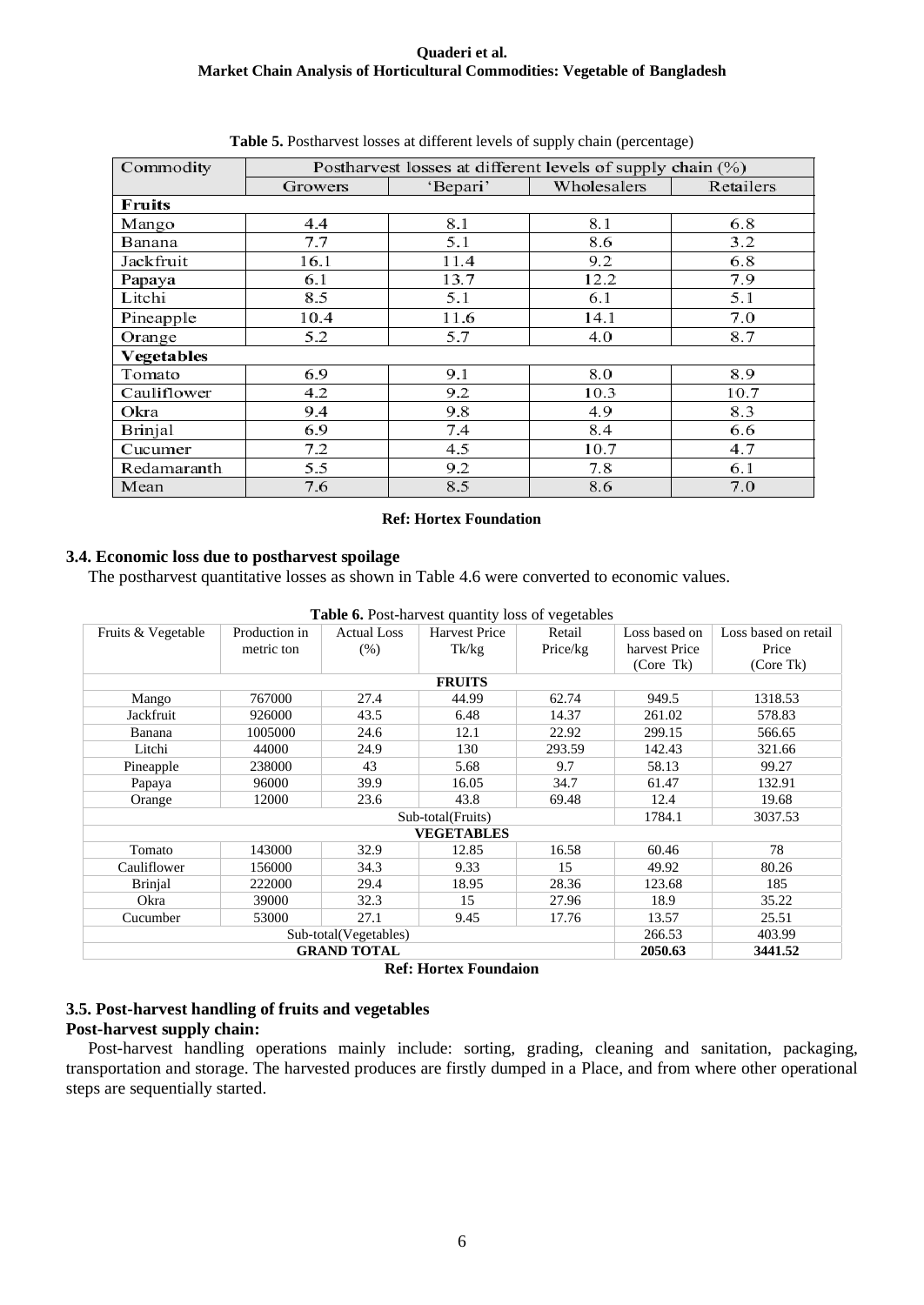

**Figure 5.** Horticultural Marketing Channel in Bangladesh

### **3.6. Price variation of horticultural produce in supply chain**

The price of the commodity in the supply chain is very important in Bangladesh, where the commodity price varies due to the active role of numerous intermediaries in the system. Generally speaking, the price of produce is pretty high at their tailers' level as compared to that of the growers' level. As an example of price increase, produce ranged from 44.52% in mango to 252.35% in red Amaranth in the marketing channels from producers to consumers. The high price increase of a particular commodity at the retail level is possibly attributed to less market integration and vice versa. More than 100% price increase is observed in Pineapple, Jackfruit, and Tomato. The price increase of Cucumber, Banana, Cauliflower, and Okra were found 94%, 90%, 88%, and 86%, respectively. The average increase in the price of fruits and vegetables is 105% in the marketing channel before reaching the consumers. This may be because the growers are not interested to sell their produce to the consumers. Sometimes, insufficient and improper transport facilities encourage the growers to sell their produce to the Middlemen like; Faria, Bepari, etc. In addition, a strong trade organization of the intermediaries is so strong that Growers association to raise their problems.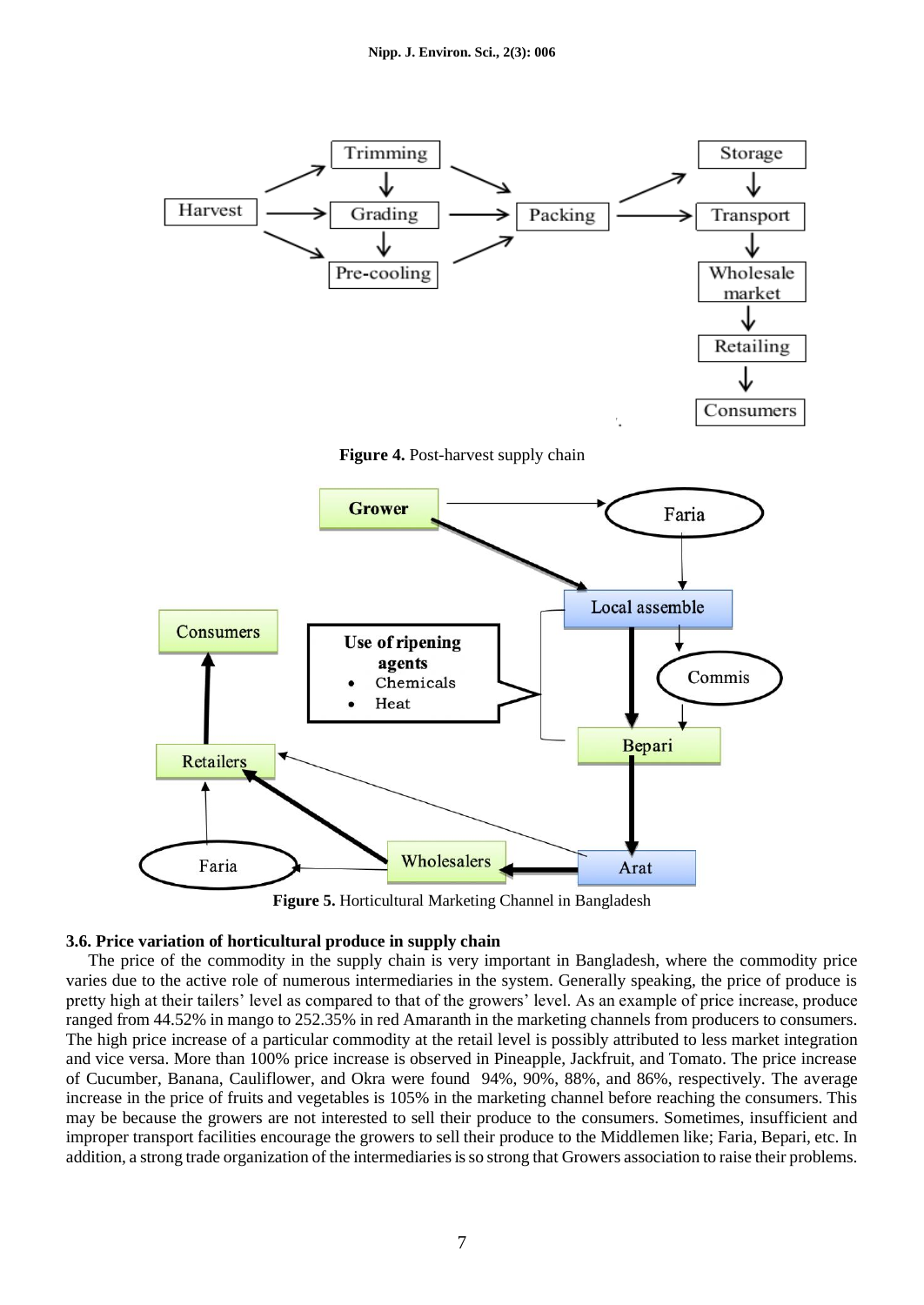| <b>District</b> | <b>Yes</b> |               |              | N <sub>0</sub> | <b>Total</b> |               |  |
|-----------------|------------|---------------|--------------|----------------|--------------|---------------|--|
|                 | N          | $\frac{6}{9}$ | N            | $\frac{6}{9}$  | N            | $\frac{6}{6}$ |  |
| Bogra           | 11         | 100.0         | $\theta$     | 0.0            | 11           | 100.0         |  |
| Comilla         | 10         | 100.0         | $\mathbf{0}$ | 0.0            | 10           | 100.0         |  |
| Dhaka           | 10         | 100.0         | $\theta$     | 0.0            | 10           | 100.0         |  |
| Gaibandha       | 6          | 100.0         | $\Omega$     | 0.0            | 6            | 100.0         |  |
| Kurigram        | 10         | 100.0         | $\Omega$     | 0.0            | 10           | 100.0         |  |
| Kushtia         | 9          | 100.0         | $\Omega$     | 0.0            | 9            | 100.0         |  |
| Mymensingh      | 10         | 100.0         | $\mathbf{0}$ | 0.0            | 10           | 100.0         |  |
| Nilphamari      | 10         | 100.0         | $\Omega$     | 0.0            | 10           | 100.0         |  |
| Pirojpur        | 10         | 100.0         | $\Omega$     | 0.0            | 10           | 100.0         |  |
| Rajshahi        | 9          | 100.0         | $\theta$     | 0.0            | 9            | 100.0         |  |
| Sherpur         | 9          | 100.0         | $\Omega$     | 0.0            | 9            | 100.0         |  |
| Total           | 104        | 100.0         | $\theta$     | 0.0            | 104          | 100.0         |  |

## **Table 7.** Farmers understanding in the benefit of cultivation vegetable than paddy

#### **Ref: Author's Survey**

**Table 8.** Survey shows the cultivation in percentage significantly Increase year after year

| <b>District</b>                                     | 2013 |               |     | 2012          | 2011 |               |  |
|-----------------------------------------------------|------|---------------|-----|---------------|------|---------------|--|
|                                                     | N    | $\frac{0}{0}$ | N   | $\frac{0}{0}$ | N    | $\frac{0}{0}$ |  |
| Bogra                                               | 47   | 45.2          | 29  | 27.9          | 27   | 26.0          |  |
| Comilla                                             | 82   | 78.8          | 65  | 62.5          | 60   | 57.7          |  |
| Dhaka                                               | 74   | 71.2          | 55  | 52.9          | 61   | 58.7          |  |
| Gaibandha                                           | 29   | 27.9          | 33  | 31.7          | 29   | 27.9          |  |
| Kurigram                                            | 75   | 72.1          | 56  | 53.8          | 50   | 48.1          |  |
| Kushtia                                             | 55   | 52.9          | 32  | 30.8          | 18   | 17.3          |  |
| Mymensingh                                          | 65   | 62.5          | 49  | 47.1          | 41   | 39.4          |  |
| Nilphamari                                          | 74   | 71.2          | 57  | 54.8          | 61   | 58.7          |  |
| Pirojpur                                            | 104  | 100.0         | 67  | 64.4          | 57   | 54.8          |  |
| Rajshahi                                            | 36   | 34.6          | 25  | 24.0          | 18   | 17.3          |  |
| Sherpur                                             | 56   | 53.8          | 34  | 32.7          | 35   | 33.7          |  |
| Total                                               | 104  | 670.2         | 104 | 482.7         | 104  | 439.4         |  |
| Ref: Author's Survey                                |      |               |     |               |      |               |  |
| Note: This table is shown in number of respondents. |      |               |     |               |      |               |  |

### **3.7. Increase of cultivation**

The survey reports in below table indicates that individual farmer over the country adding newer type of vegetable under cultivation year after year. In 2011, 457 vegetables counted over 11 district & 104 farmers. In 2012 vegetable number increases to 502. In 2013 vegetable cultivated 697. Within 3 years increased number is 697-457=240. So the status is very significant to say that the cultivation of vegetable is rapidly increasing year after year.

| Table 9. Table shows that total number of vegetables cultivation significantly increases (in constant percentage) year after year |  |  |  |  |
|-----------------------------------------------------------------------------------------------------------------------------------|--|--|--|--|
|-----------------------------------------------------------------------------------------------------------------------------------|--|--|--|--|

| <b>District</b> | 2013        |               | 2012 |               | 2011 |               |
|-----------------|-------------|---------------|------|---------------|------|---------------|
|                 | $\mathbf N$ | $\frac{0}{0}$ | N    | $\frac{0}{0}$ | N    | $\frac{0}{0}$ |
| Bogra           | 47          | 6.7           | 29   | 5.8           | 27   | 5.9           |
| Comilla         | 82          | 11.8          | 65   | 12.9          | 60   | 13.1          |
| Dhaka           | 74          | 10.6          | 55   | 11.0          | 61   | 13.3          |
| Gaibandha       | 29          | 4.2           | 33   | 6.6           | 29   | 6.3           |
| Kurigram        | 75          | 10.8          | 56   | 11.2          | 50   | 10.9          |
| Kushtia         | 55          | 7.9           | 32   | 6.4           | 18   | 3.9           |
| Mymensingh      | 65          | 9.3           | 49   | 9.8           | 41   | 9.0           |
| Nilphamari      | 74          | 10.6          | 57   | 11.4          | 61   | 13.3          |
| Pirojpur        | 104         | 14.9          | 67   | 13.3          | 57   | 12.5          |
| Rajshahi        | 36          | 5.2           | 25   | 5.0           | 18   | 3.9           |
| Sherpur         | 56          | 8.0           | 34   | 6.8           | 35   | 7.7           |
| Total           | 697         | 100.0         | 502  | 100.0         | 457  | 100.0         |

**Ref: Author's Survey**

**Note: This table is shown in respect to total respondent**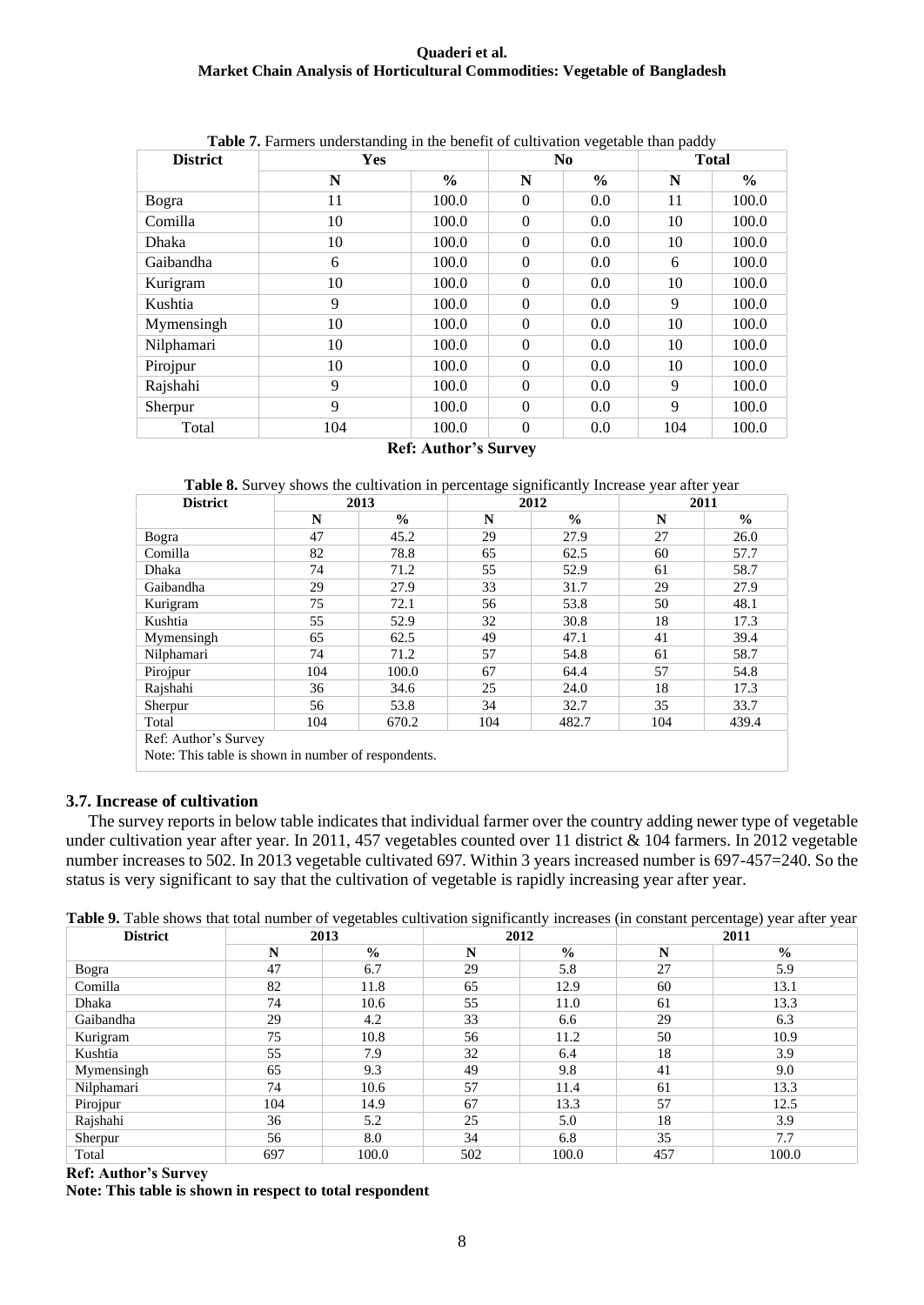### LCR (Principle of Loss &Cost Reduction) Model

Principle of Loss & Cost Reduction (LCR) Model through combination of Primary and Secondary data

| <b>Table 10.</b> Product loss in Market Chain System |              |                                            |                                                                             |  |  |
|------------------------------------------------------|--------------|--------------------------------------------|-----------------------------------------------------------------------------|--|--|
| Loss due transportation                              |              | Cost increases due Middle man interception |                                                                             |  |  |
| Secondary Data                                       | Primary Data | Secondary Data                             | Primary Data                                                                |  |  |
| 7.9 %                                                | 9.3          | 105%                                       | 91.3% farmers admire that selling price reduces due middleman interception. |  |  |

## **3.8. A huge amount of Horticultural crops (vegetable) wastes due to mishandle transportation in the market chain:**

| <b>District</b> | <b>Mean</b> | <b>STD</b> | N   |
|-----------------|-------------|------------|-----|
| Bogra           | 10.4        | 0.8        | 11  |
| Comilla         | 8.8         | 2.1        | 10  |
| Dhaka           | 8.0         | 2.3        | 10  |
| Gaibandha       | 16.7        | 6.8        | 6   |
| Kurigram        | 9.5         | 4.4        | 10  |
| Kushtia         | 9.8         | 1.4        | 9   |
| Mymensingh      | 7.1         | 2.2        | 10  |
| Nilphamari      | 9.3         | 3.7        | 10  |
| Pirojpur        | 9.2         | 4.3        | 10  |
| Rajshahi        | 10.2        | 0.7        | 9   |
| Sherpur         | 6.3         | 2.2        | 9   |
| <b>Total</b>    | 9.3         | 3.7        | 104 |

**Table 11.** Farmers response vegetable wastes while transporting

Primary data varies from the secondary data about 1.7%. which minimum and can be accepted as perfect result and Genuine fact.It is very logic that in farmers level 9.3% lost creates the loss of vegetable in huge amount all around the country. If we can overcome it through awareness or making infra structure of roads and highway we can get more profit day by day.



**Figure 6.** Vegetable market chain

## **2.9. Loss and Cost Reduction (LCR) Principle**

1. Middle man/intermediary removal from the market chain means mishandle transport loses 7.9% reduces from the market chain.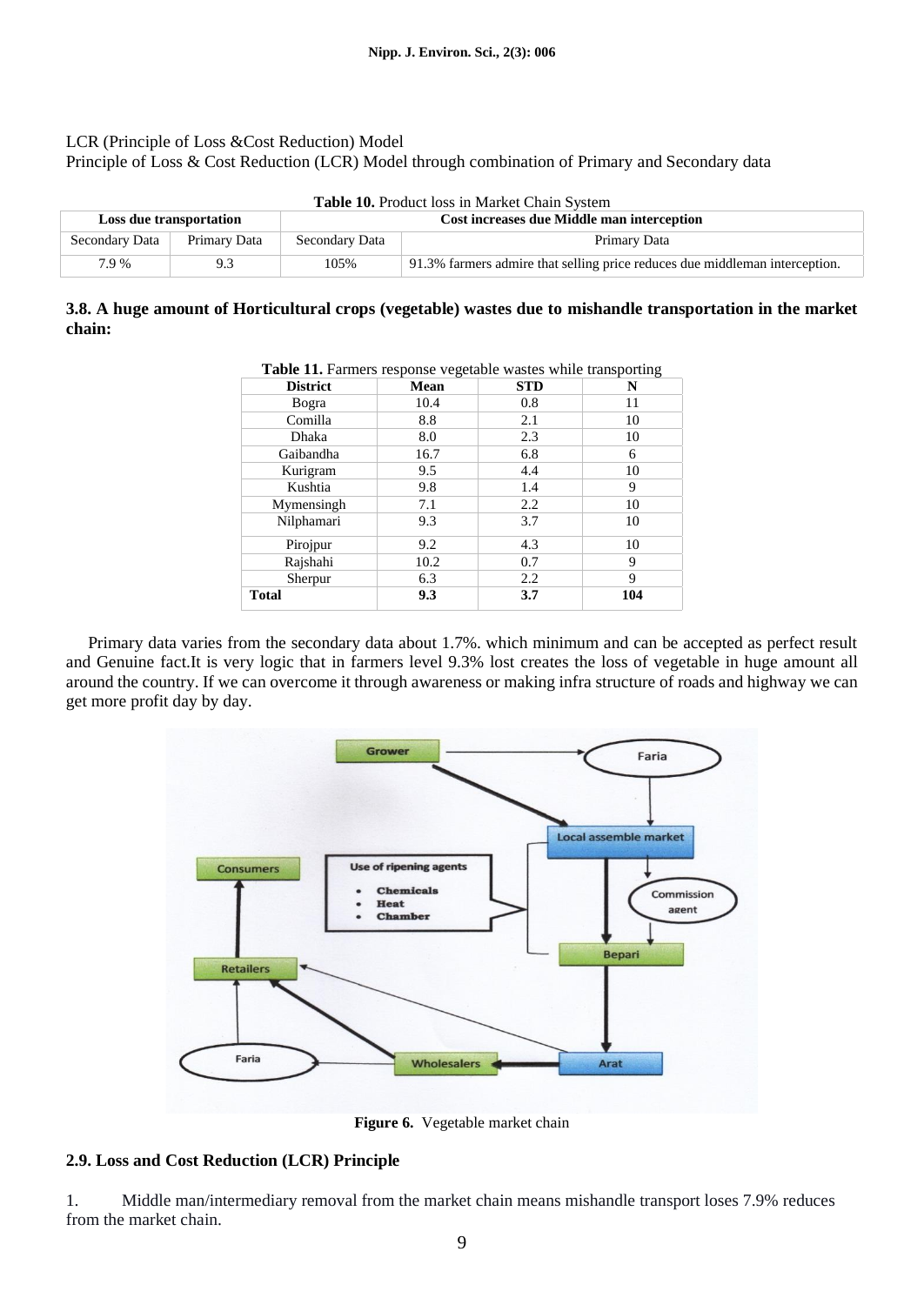- 2. 50% price loss can be recovered to Farmer if at least 02 Middlemen/intermediaries are removed from the Market chain.
- 3. Middle man/intermedier means: Faria, Commission Agent,Bepari etc.
- 4. Remove 01 middle man means to forward the product to the next stage by ignoring the current stage.
- 5. Arrange transport to collect products from Grower & supply directly to wholesale market "Faria + Bepari" will skip away.

6. Due to skip Faria & Bepari fruit ripening activities will stop significantly, as the activities are shown major portion at the stage of Faria and Bepari under their custody. Storage maintenance costs will be overcome.

- 7. Cost Reduction
- 8. Profit increase

# **Suggestion to be considered during harvesting & Transporting of horticultural crops**

• Bangladesh Agricultural Extension Department should arrange random training of awareness for farmers in every rural area.

• Production should be handled with extra care to avoid damage.

• Crops will be harvested according to the market demand. In that case, size and stage of maturity should be considered.

- Containers and harvesting tools should be clean and free from rough edges.
- Containers and tools making industry should be developed with govt. subside.

• A plastic container can be used during harvesting as they are durable and re-usable and also can be cleaned easily.

• Need cargo shuttle service to carry farmers harvested products to Wholesale market to overcome the middle point and their handling stage.

- Harvesting and handling tools & equipment should be delivered vast and free to farmers.
- The harvested crops should not befallen on the ground.
- Rural area local roads and streets need to build with heavy shock tempered.
- During harvesting try to avoid the sun heat to overcome the nutrition degradation.
- The proper time of harvesting is early morning.
- Use disinfected harvesting tools and equipment with chlorine water.

# **4. CONCLUSION**

Vegetables and fruits are a vital part of the agricultural manufacturing of Bangladesh in terms of region, manufacturing, value addition to GDP, and export earnings. There was a growing trend of region, production, and value addition to GDP for exclusive forms of iciness and summer time vegetables in Bangladesh. Aggregate statistics on winter and summer time vegetables showed that there was a giant growing trend of region and value addition in Bangladesh. The studies targeted on improving the yields and flexibility of horticultural crops, as well as on preventing postharvest losses and reductions in first-rate. If horticulture is to be evolved to its potential, Bangladesh calls for a studies system that could cope with the whole variety of constraints and opportunities that horticulture represents for the countrywide agricultural economic system. Product losses arise throughout the complete deliver chain. Farmers are handicapped by insufficient knowledge of green vegetables harvest and storage practices. Mistaken marketplace information and harvest timing are unrivaled by marketplace requirements. Street conditions are often hard, and sluggish transits are rendered even slower by means of numerous stops for the negotiation and collection of casual tolls. For higher overall performance, the most limitations are food losses, marketplace distortions thru intermediaries, and consequently the absence of latest marketplace infrastructure. Studies found out that approximately one-1/3 of end result and vegetables are lost throughout transport from producers to consumers, that's affecting negatively costs. Better costs on the retail stage are profits earned by means of middlemen. Middlemen play a crucial role in Bangladesh in bringing end result and vegetables from manufacturers to markets. In the end, charges growth because of the absence of cutting-edge storage and transportation facilities including bloodless shops and refrigerated trucks. Another essential improvement to address food losses and deterioration in the course of delivery. Contemporary after harvest technology, as an example, low-temperature storage facilities need to be promoted. The use of machinery such as forklifts for loading and unloading, and weighing machines would in addition lessen the losses.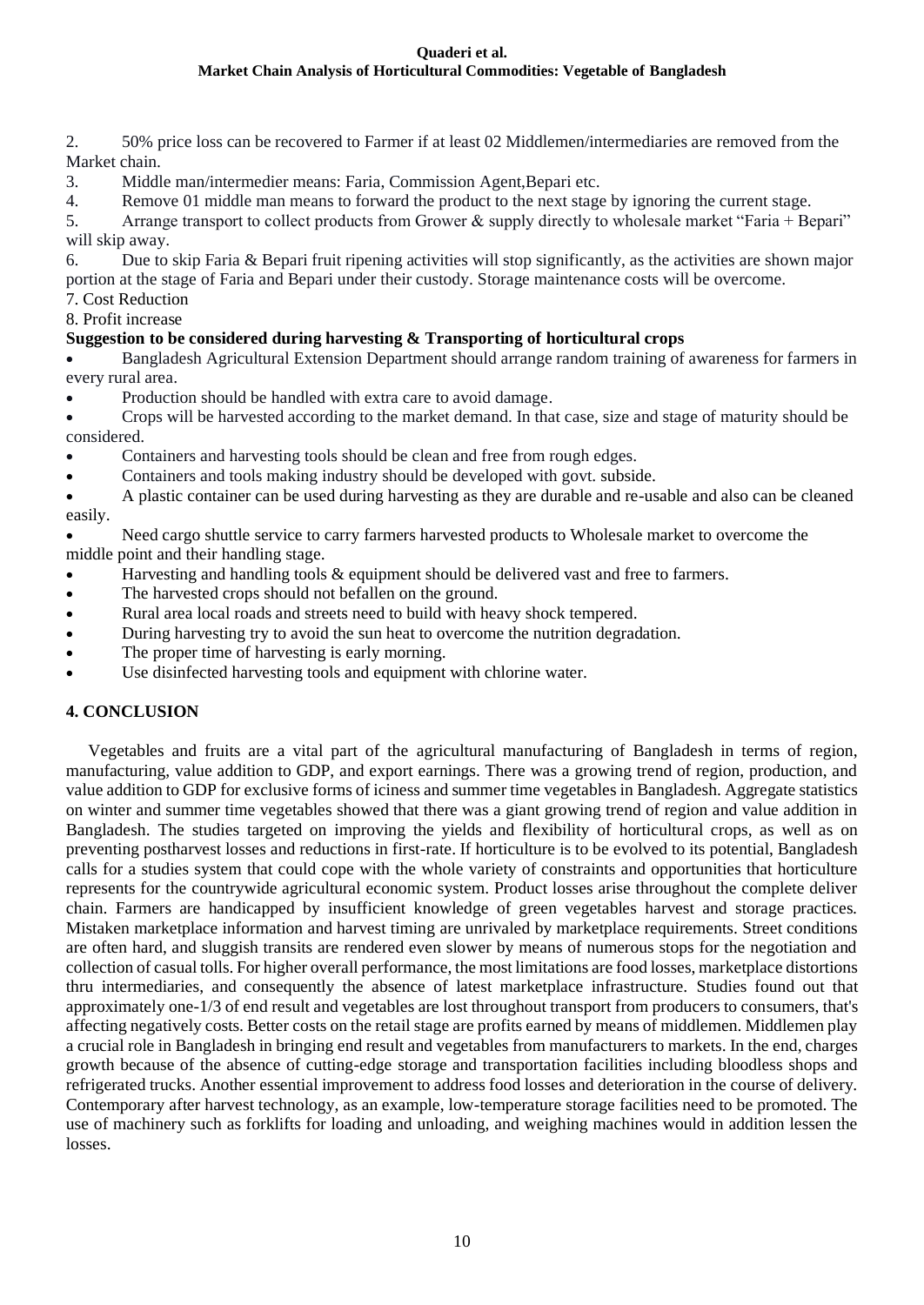### **REFERENCES**

- Ahmed, M.S. (2003). Sanitary and Phytosanitary Requirements for Export of Horticultural Crops. Keynote paper presented in the seminar organized by Hortex Foundation held on 11th October 2003 at the Conference room of Hortex Foundation, Manik Mia Avenue, Dhaka.
- Ahmed, M., Hague, A.K.M., Matin, M.A., Hossain, M.I. (1990). Winter vegetables marketing system in selected areas of Bangladesh. Research Report. Agricultural Economic Division, BARI. Joydebpur, Gazipur. 24p.
- Ahmed, M. A., Haque, K.M., Matin, M. A. and. Hossain, M.I. (1990). Winter vegetables marketing system in selected areas of Bangladesh Res. Report No.8. Agril. Econ. Div. BARI, Joydebpur, Gazipur, 24p.
- Amiruzzaman, M. (1990). Postharvest handling and processing of fruits and vegetables. In: Kitchen Gardening and Homestead Productive Activities. CIRDAP Action Research Series No. 11. p.22.
- Azgar, S.M.S. (2000). A Study on Fruits and Vegetables Export from Bangladesh, Unpublished M.S.Thesis, Department of Co-operation and Marketing, Bangladesh Agricultural University, Mymensingh.
- Bangladesh Agricultural Development Corporation. (2006). Export Report, BADC Vegetables and Fish Cold Storage, Zia International Airport, Dhaka.
- Bansal, R.N. (1994). Export of Fruits and Vegetables; Problems and Prospects, Indian journal of Agricultural Economics, Vol.37, No.3
- Baten, M.A. (1993). A study on Marketing of Vegetables in Some Selected Are as of Mymensingh District. M.S. Thesis Submitted to the Department of Cooperation & Marketing. Bangladesh Agricultural University, Mymensingh.
- Bhairagi, S.K. (2004). An Economic Study on Contract Broiler Farming with Reference to Supply Chain Management, Unpublished M.S.Thesis, Department of Agricultural Economics, Bangladesh Agricultural University, Mymensingh.
- Bhuiyan, M.H., Ali, M.S. and Molla, M.M. (2009). Effects of Using Chemicals and Hormones for Cultivation and Marketing of Vegetables and Banana. Final Report (CF 14/07), NFPCSP-FAO, Bangladesh.
- Halder, S.K. (2003). Marketing of Selected Winter Vegetables in Selected areas of Bangladesh. M.S. Thesis, Department of Cooperation and Marketing, BAU, Mymensingh, Bangladesh.
- Haris, B. (1979). There is Method in my Madness: or is it Vice Versa. Measuring Agricultural Markets Performance," Food Research Institute Studies, 17(2):197-218.
- Hassan, M.K. (2010). Final Report of USAID and EC funded project (jointly implemented by FAO and FPMU of MoFDM) entitled "Postharvest Loss Assessment: A Study to Formulate Policy for Loss Reduction of Fruits and Vegetables and Socio-Economic Uplift of the Stakeholders. p. 189.
- Hasan, M.R. (2005). An Economic Analysis of Contract Farming for Production & Export of High Value Vegetables in Bangladesh, Unpublished M.S.Thesis, Department of Agricultural Economics, Bangladesh Agricultural University, Mymensingh.
- Hasan, J.M., Rashid, H., and Rahman, A.A. (eds). (1998). Bangladesh coastal area resources development & management. Executive summery & recommendation of the national workshop report I. CADMA, Dhaka.
- Hossain, M.S. (1974). A short Analysis of Consumer Demand for Brinjal in Mymensingh Town. An unpublished M.Sc. Thesis, Department of Cooperation & Marketing, BAU Mymensingh, Bangladesh.
- Kader, A.A. (2005). Increasing food availability by reducing postharvest losses of Fresh produce. Acta Hort., 682 (3):2169-2175.
- Kader, A.A., Zagory, D., and Kerbel, E.L. (1989). Modified atmosphere Packaging of fruits & vegetables. CRC Critical Rev in Food Science and Nutrition 28: 1-30.
- Lale H, Thakur, D.S., Sharma, K.D. (1997). Determinates of market supply of Vegetables from Himachal Pradesh. Agricultural Marketing, 39 (4):3f5-38.
- Mohammad Z, Mohad AF, Hashim S. (1995). Pricing Efficiency of the Malaysia Vegetable Market: Testing for Asymmetric Pricing journal of International Food and Agribusiness Marketing. University of Pertanian, Malaysia, 7(4):59-67
- Mohammad, Z., Mohad, A.F., and Hashim, S. (1995). Pricing Efficiency of the Malaysia Vegetable Market: Testing for Asymmetric Pricing Journal of International Food and Agribusiness Marketing. University of Pertanian, Malaysia, 7 (4):59-67.
- Mondal, D,C. (1975). Study of Marketing Margins of Some Vegetables in Selected Areas of Mymensingh. M.S. Thesis Submitted to the Department of Cooperation and Marketing, Bangladesh Agricultural University, Mymensingh.
- Nahar, Jhairun. (2005). Export of Fresh Vegetables from Bangladesh. Problems & Prospects, Unpublished M.S.Thesis, Department of Cooperation & Marketing, Bangladesh Agricultural University, Mymensingh